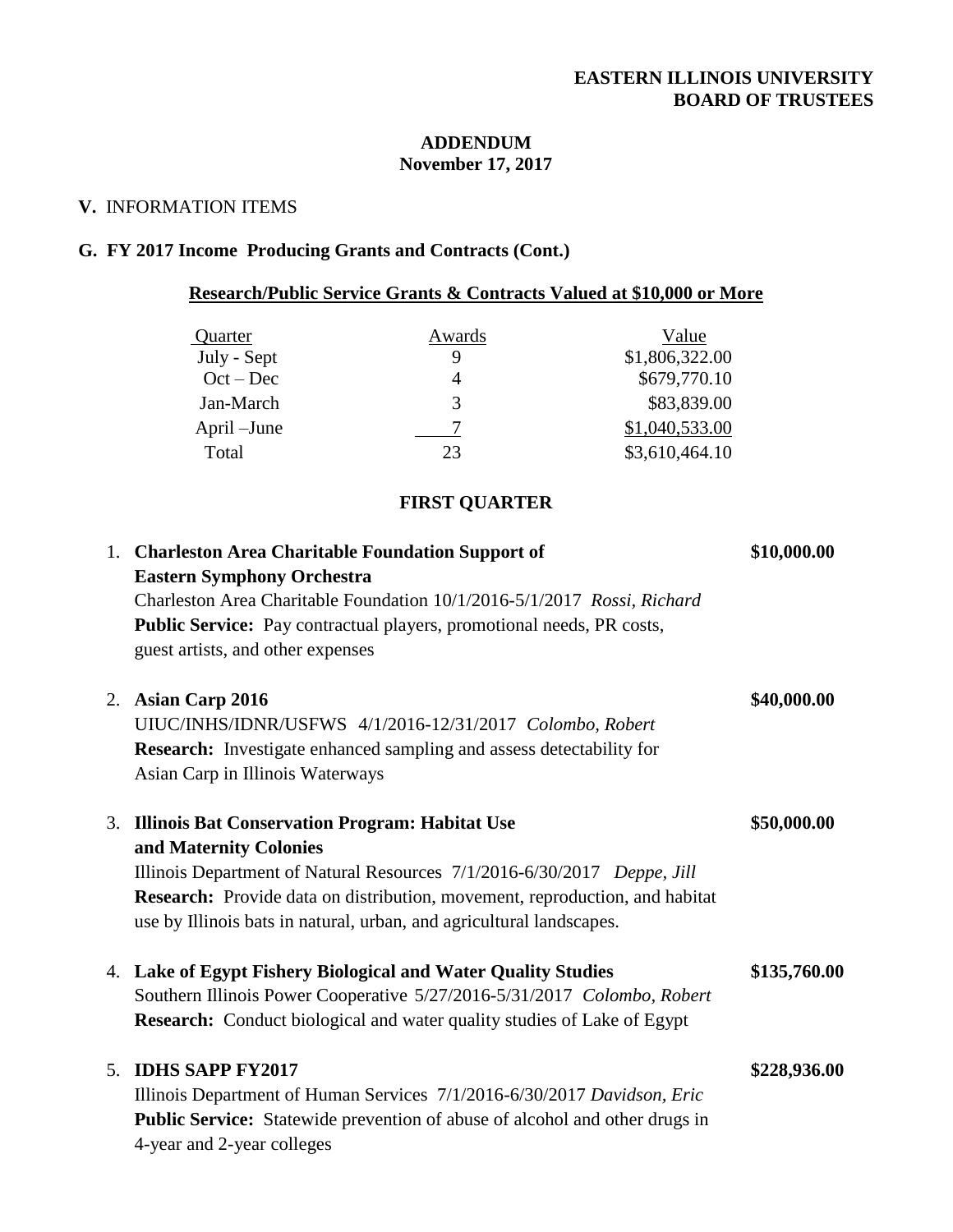|    | 6. A Long Term Monitoring Program of Fish Population<br>on the Wabash River FY17<br>IDNR/USFWS 7/1/2016-6/30/2017 Colombo, Robert/Bollinger, Eric/<br>Meiners, Scott Research: Sample the lower 200 miles of the Wabash River<br>using standardized electrofishing to assess the fish community assemblages<br>and monitor the trends in fish populations.                                                                                                                                             | \$241,066.00 |
|----|--------------------------------------------------------------------------------------------------------------------------------------------------------------------------------------------------------------------------------------------------------------------------------------------------------------------------------------------------------------------------------------------------------------------------------------------------------------------------------------------------------|--------------|
|    | 7. Prescription Information Library FY17<br>Illinois Department of Human Services 7/1/2016-6/30/2017<br>Chesnut, Robert Public Service: Statewide implementation of the<br>Prescription Monitoring Program.                                                                                                                                                                                                                                                                                            | \$340,000.00 |
| 8. | <b>Child Care Resource and Referral FY17 - first half</b><br>Illinois Department of Human Services/US Department of Health and<br>Human Services 7/1/2016-12/31/2016 Baker, Misty / Simpson, Linda<br>Public Service: Continue coordinating child care information for a<br>six-county area (SDA11)                                                                                                                                                                                                    | \$364,200.00 |
|    | 9. RUI: A Mechanistic Investigation on How the Redox Chemistry<br>of MitoNEET Regulates Energy Homeostasison Cellular and<br><b>Molecular Levels.</b><br>National Science Foundation 8/1/2016-7/31/2019 Konkle, Mary/<br>Menze, Michael Research: This proposes a mechanistic investigation<br>on how the redox chemistry of MitoNEET regulates energy homeostasis<br>on cellular and molecular levels.<br><b>SECOND QUARTER</b>                                                                       | \$396,360.00 |
| 1. | <b>Synthesis of calix[4]arene Based Molecular Containers for</b><br><b>Sustained Release of Fragrance Compounds</b><br>Beijing Technology and Business University 1/1/2017-12/31/2018<br>Yan, Zhiqing Research: The goal of the proposed research project<br>is toward synthesis of molecular hosts (pocket shaped) to encapsulate<br>common fragrance compounds in order to protect them from undesired<br>chemical reactions and provide controlled release of these usually<br>volatile fragrances. | \$14,257.10  |
| 2. | <b>Smart Grid Energy Technology</b><br>HelpAnswers.org/Partnership for Intelligent Energy Efficiency<br>1/1/2017-12/31/2017<br>Liu, Ping/Rendong, Bai/Boonsuk, Wutthigrai<br>Research: Assess product accessibility needs of elderly and disabled<br>consumers. Develop specification for home energy management<br>systems to empower aging and disabled people to save energy costs.                                                                                                                 | \$47,881.00  |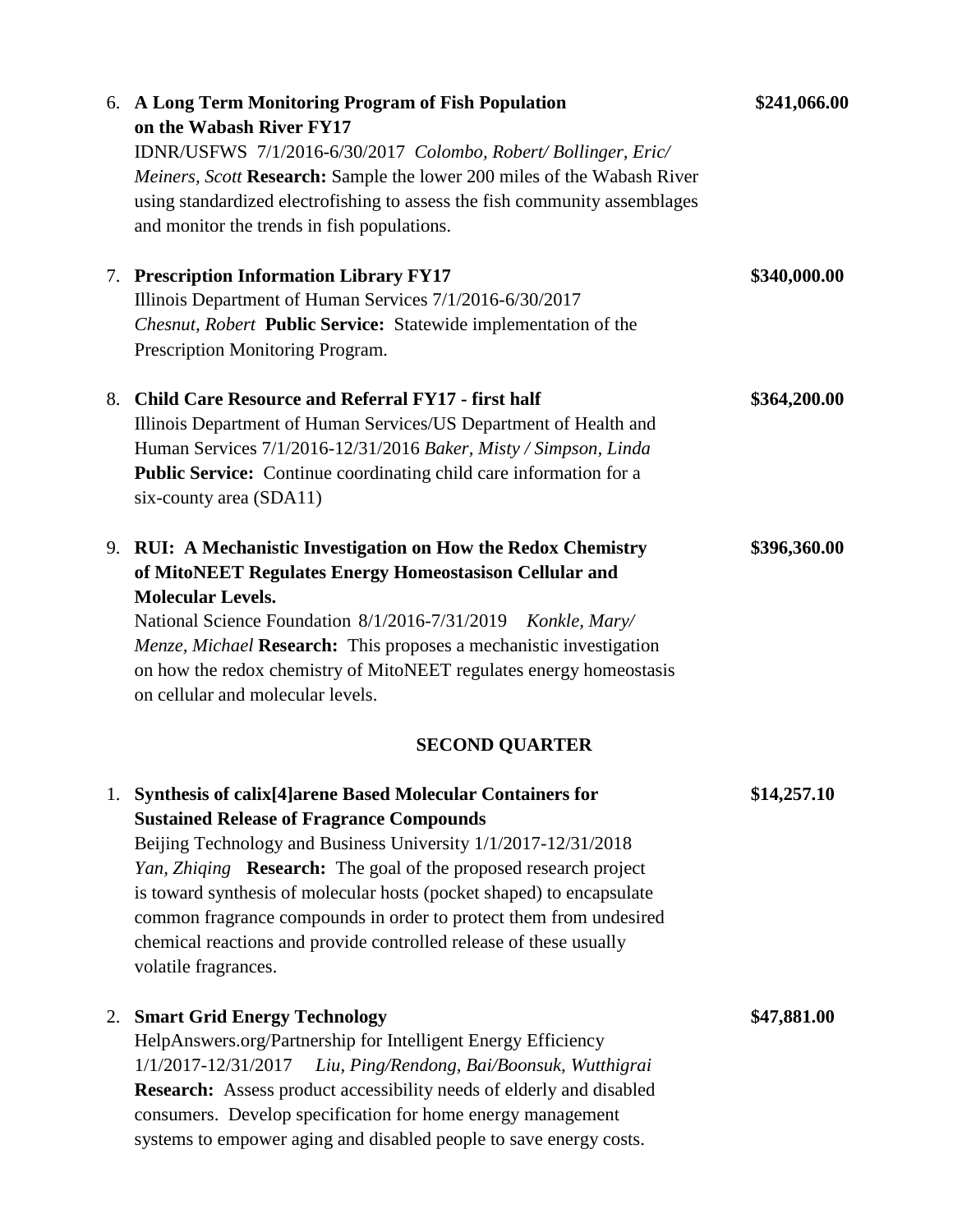|    | 3. TRIO: Student Support Services Program                                      | \$253,432.00 |
|----|--------------------------------------------------------------------------------|--------------|
|    | U.S. Department of Education 9/1/2016-8/31/2017 Mona/ Davenport,               |              |
|    | Burkhead, Maggie Public Service: To increase the retention and                 |              |
|    | graduation rates of first generation, low income, and/or students              |              |
|    | with disabilities.                                                             |              |
|    | 4. Child Care Resource and Referral FY17-second half                           | \$364,200.00 |
|    | Illinois Department of Human Services/US Department of Health and              |              |
|    | Human Services 1/1/2017-6/30/2017 Baker, Misty/Simpson, Linda                  |              |
|    | Public Service: Continue coordinating child care information for a             |              |
|    | six-county area (SDA11)                                                        |              |
|    | <b>THIRD QUARTER</b>                                                           |              |
|    | 1. NWP Invitational Leadership Institute                                       | \$15,000.00  |
|    | National Writing Project 5/1/2017-8/31/2018 Murray, Robin                      |              |
|    | <b>Public Service:</b> this grant will help train teachers in writing across   |              |
|    | the curriculum and grade level.                                                |              |
|    | 2. 2017 NWP Advanced Institute to Scale-up the                                 | \$20,000.00  |
|    | <b>College-Ready Writers Program (CRWP)</b>                                    |              |
|    | National Writing Project 3/1/2017-7/31/2018 Murray, Robin                      |              |
|    | <b>Public Service:</b> This grant will fund an EIWP Advanced Institute for     |              |
|    | teachers providing methods to help their students become skilled at            |              |
|    | writing arguments from nonfiction sources. The teacher-leaders who             |              |
|    | participate in the CRWP Advanced Institute also will help the EIWP             |              |
|    | site design and lead professional development based on CRWP for                |              |
|    | secondary teachers in area middle and high schools.                            |              |
| 3. | <b>Illinois Multi-Tiered Systems of Support Network FY17</b>                   | \$48,839.00  |
|    | Regional Office of Education #47 6/30/2017 Reid, Brian                         |              |
|    | <b>Research:</b> The grant will pay for expenses to coordinate an Illinois     |              |
|    | planning group to develop and implement MTSS in teacher and                    |              |
|    | leadership preparation programs.                                               |              |
|    | <b>FOURTH QUARTER</b>                                                          |              |
|    | 1. Black Box Series at the Doudna Fine Arts Center                             | \$10,000.00  |
|    | National Endowment for the Arts 8/1/2017-5/31/2018 Crews, Daniel               |              |
|    | <b>Public Service:</b> A grant that will assist in paying artists fees for new |              |
|    | performance series at the Doudna.                                              |              |